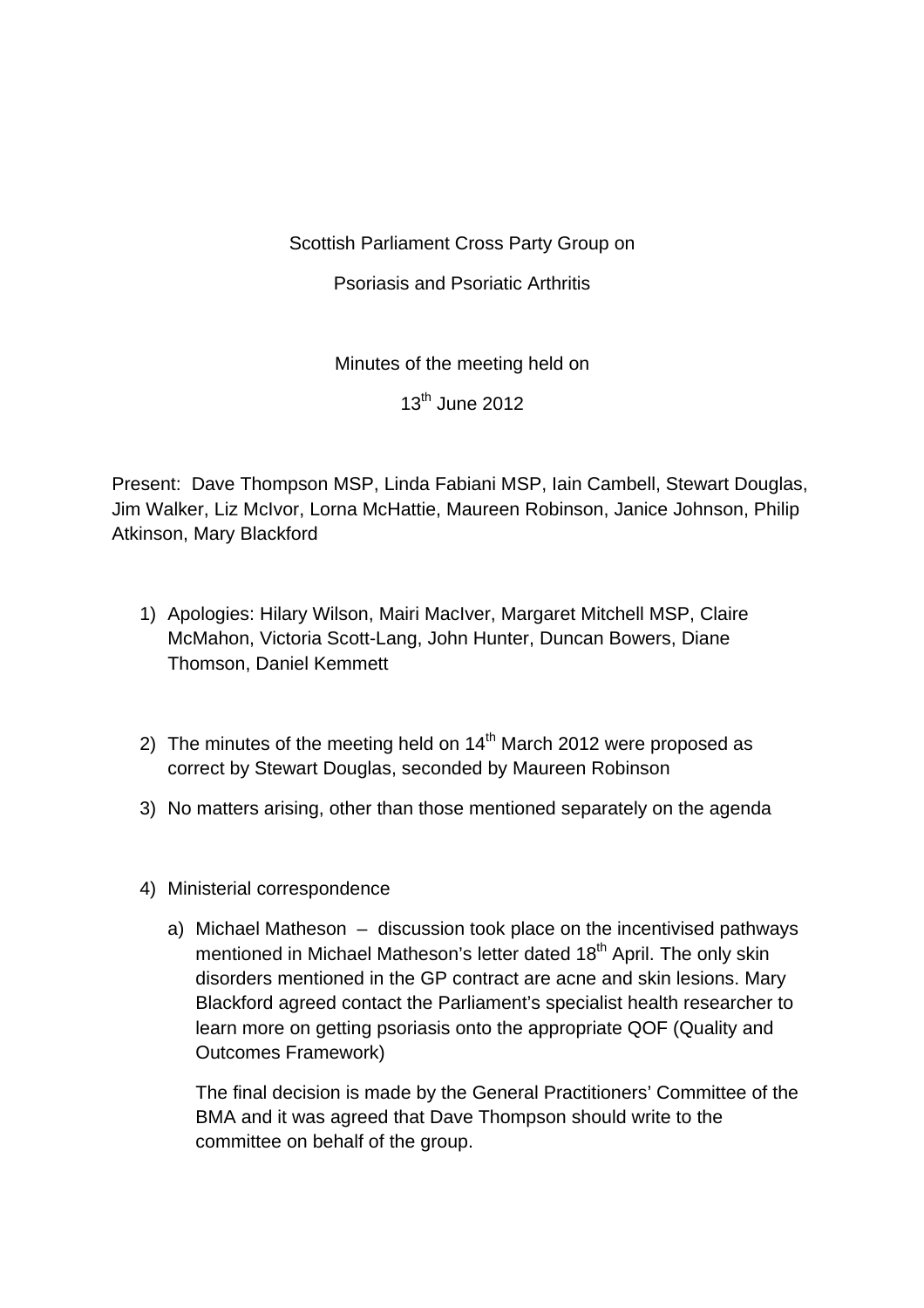With regard to SIGN 121, Lorna McHattie said that there is dialogue between SIGN and QOF but that in effect QOF has started again with regard to consideration of psoriasis and is ignoring SIGN.

Iain Campbell and Stewart Douglas agreed there would be no harm in writing to QOF to ask for psoriasis to be included and it was concluded that a major effort should be made by the group to influence inclusion in QOF.

Mary Blackford agreed to contact the Westminster Parliament All Party Group (APG) on Skin to find out how it operates and how liaison might aid the work of the CPG especially in the influencing of what should be included in the QOF.

Jim Walker asked if there could be regional variations in QOF but Iain Campbell said that QOF applies nationally.

b) Nicola Sturgeon – discussion arising from her letter - Stewart Douglas emphasised again that training posts in dermatology were dramatically reduced five years ago. New GPs have less training in dermatology than established doctors, so there will be fewer of them to act as trainers in the future.

Iain Campbell spoke of being a GP trainer – trainees decide what they will learn but it is up to the trainer to make sure they emerge as "well rounded" There is nothing written into the system to guide or direct trainees.

Jim Walker asked if the content of exams could be influenced to include dermatology.

Lorna McHattie described how her department planned workshops for trainees but that there was no interest & they did not go ahead.

Iain said the only way to have influence on training would be through the RCGP. He suggested asking the RCGP what percentage of examinations & the mock surgery element cover dermatology

Iain and Stewart agreed to write to the RCGP about the exam syllabus.

## 5) SIGN Implementation

Lorna McHattie spoke of the huge resources used to develop Guideline 121. However, only the motivated take note of it, unless it could be linked to QOF (applies to all guidelines)